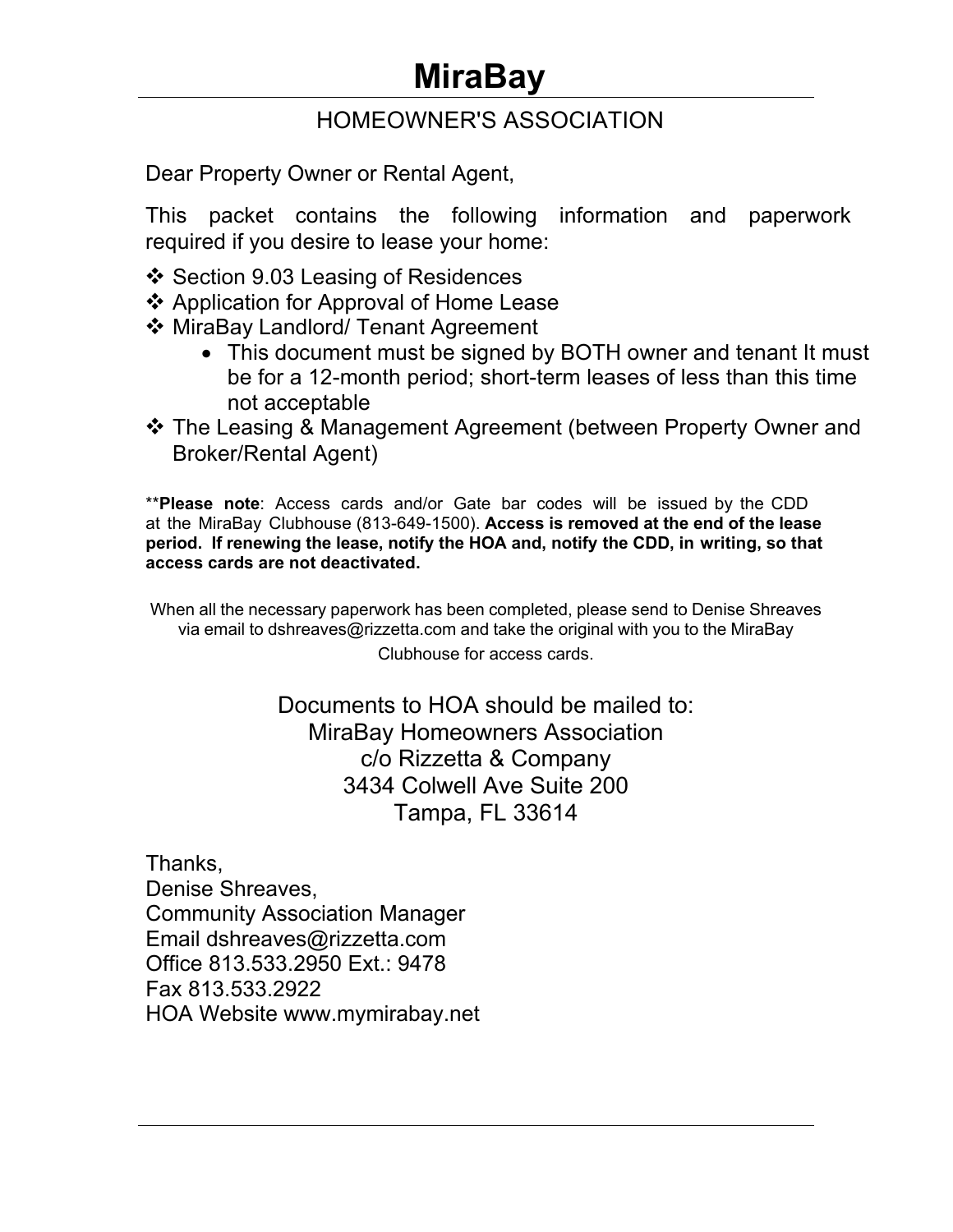# **MIRABAY LEASE INFORMATION**

# **OWNER INFORMATION**

Name of Owner: \_\_\_\_\_\_\_\_\_\_\_\_\_\_\_\_\_\_\_\_\_\_\_\_\_\_\_\_\_\_\_\_\_\_\_\_\_\_\_\_\_\_\_\_\_\_\_\_\_\_\_\_\_\_\_\_\_\_

Address of Owner: \_\_\_\_\_\_\_\_\_\_\_\_\_\_\_\_\_\_\_\_\_\_\_\_\_\_\_\_\_\_\_\_\_\_\_\_\_\_\_\_\_\_\_\_\_\_\_\_\_\_\_\_\_\_\_\_\_\_

Telephone Number: \_\_\_\_\_\_\_\_\_\_\_\_\_\_\_\_\_\_\_\_\_\_\_\_\_\_\_\_\_\_\_\_\_\_\_\_\_\_\_\_\_\_\_\_\_\_\_\_\_\_\_\_\_\_\_\_\_\_

Email Address (if available): \_\_\_\_\_\_\_\_\_\_\_\_\_\_\_\_\_\_\_\_\_\_\_\_\_\_\_\_\_\_\_\_\_\_\_\_\_\_\_\_\_\_\_\_\_\_\_\_\_\_\_

# **TENANT INFORMATION**

Article IX, Section 9.03 of the MiraBay Declaration requires owners to provide information as the Board may require regarding their tenants within ten (10) days after the execution of the lease. The following information about the tenant is required, and the tenant must place their signature and the date at the end of this form.

# *PLEASE PRINT*

| Address of Residence to be Rented: |                               |                                                                                                                                                                                                                                     |                              |  |
|------------------------------------|-------------------------------|-------------------------------------------------------------------------------------------------------------------------------------------------------------------------------------------------------------------------------------|------------------------------|--|
| Name(s) of Tenant:                 | First: _____________<br>Last: | Middle (full name)                                                                                                                                                                                                                  |                              |  |
|                                    | Suffix: Jr.                   | <b>Sr.</b> Section of the Section of the Section of the Section of the Section of the Section of the Section of the Section of the Section of the Section of the Section of the Section of the Section of the Section of the Sectio | Other: _____________________ |  |
|                                    | First:<br>Last:               |                                                                                                                                                                                                                                     | Middle (full name)           |  |
|                                    | Suffix: Jr.                   | Sr.                                                                                                                                                                                                                                 | Other:                       |  |
| Phone Numbers of Tenant: H (       | W<br>С                        |                                                                                                                                                                                                                                     |                              |  |

#### **OTHER OCCUPANTS**

Occupancy of a residence is limited to a single family, or a maximum of two persons and their respective children. In no event shall occupancy of a residence be greater than two persons per bedroom. See, Article IX, Section 9.02 of the MiraBay Declaration.

Persons who will be occupying the residence with the proposed tenant(s): you must include full first, middle, and last names; no initials**.**

| Name<br><u> 1989 - Johann Stein, mars an de Britannich (b. 1989)</u> | <b>Relation to Tenant</b> |
|----------------------------------------------------------------------|---------------------------|
| Name                                                                 | <b>Relation to Tenant</b> |
| Name                                                                 | <b>Relation to Tenant</b> |
| Name                                                                 | <b>Relation to Tenant</b> |
|                                                                      | $D = 4 + 4$               |

Page 1 of 3 LEASE INORMATION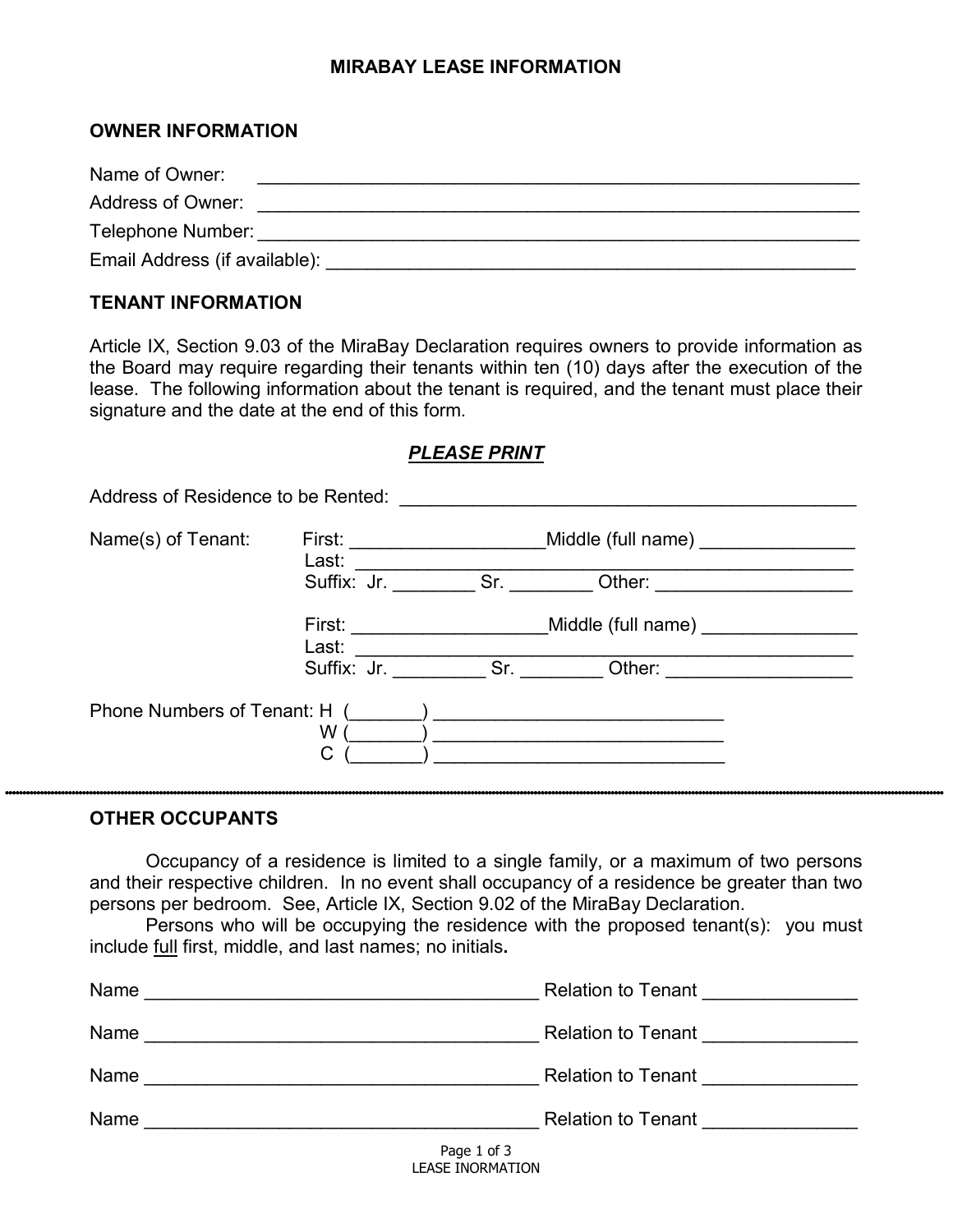# **TERM OF LEASE**

From (mo/dy/year) To (mo/dy/year)

# **Leases MUST be at least twelve (12) months in duration. Copy of Lease MUST be attached.**

# **VEHICLES**

Refer to Article IX, Sections 9.11, 9.12 and 9.13 of the Declaration regarding the type of vehicles permitted in MiraBay and parking.

List all vehicles owned or operated by the tenant and any other occupant of the residence:

| Make and Model | Year | <b>Tag Number</b> |  |
|----------------|------|-------------------|--|
|                |      |                   |  |
|                |      |                   |  |
|                |      |                   |  |

# **IMPORTANT READ CAREFULLY**

**No person may rent a Residence unless they have a written lease. No lease may be for a shorter period than twelve (12) months. All tenants, occupants and guests must abide by the Declaration, Bylaws and Rules and Regulations of MiraBay Homeowner's Association, Inc. ("MiraBay").** 

I, the tenant(s), warrants and agree as follows:

- 1) The information I have provided above is true, and I understand that MiraBay will rely upon the information.
- 2) The Declaration, Bylaws, and the Rules and Regulations, and any amendments thereto of MiraBay (the "Governing Documents") have been made available to me and I have read them or intentionally declined to read them.
- 3) That Florida law requires that I and all persons who occupy the residence MUST abide by the Governing Documents of MiraBay, even if I and the other persons who occupy the residence don't read them.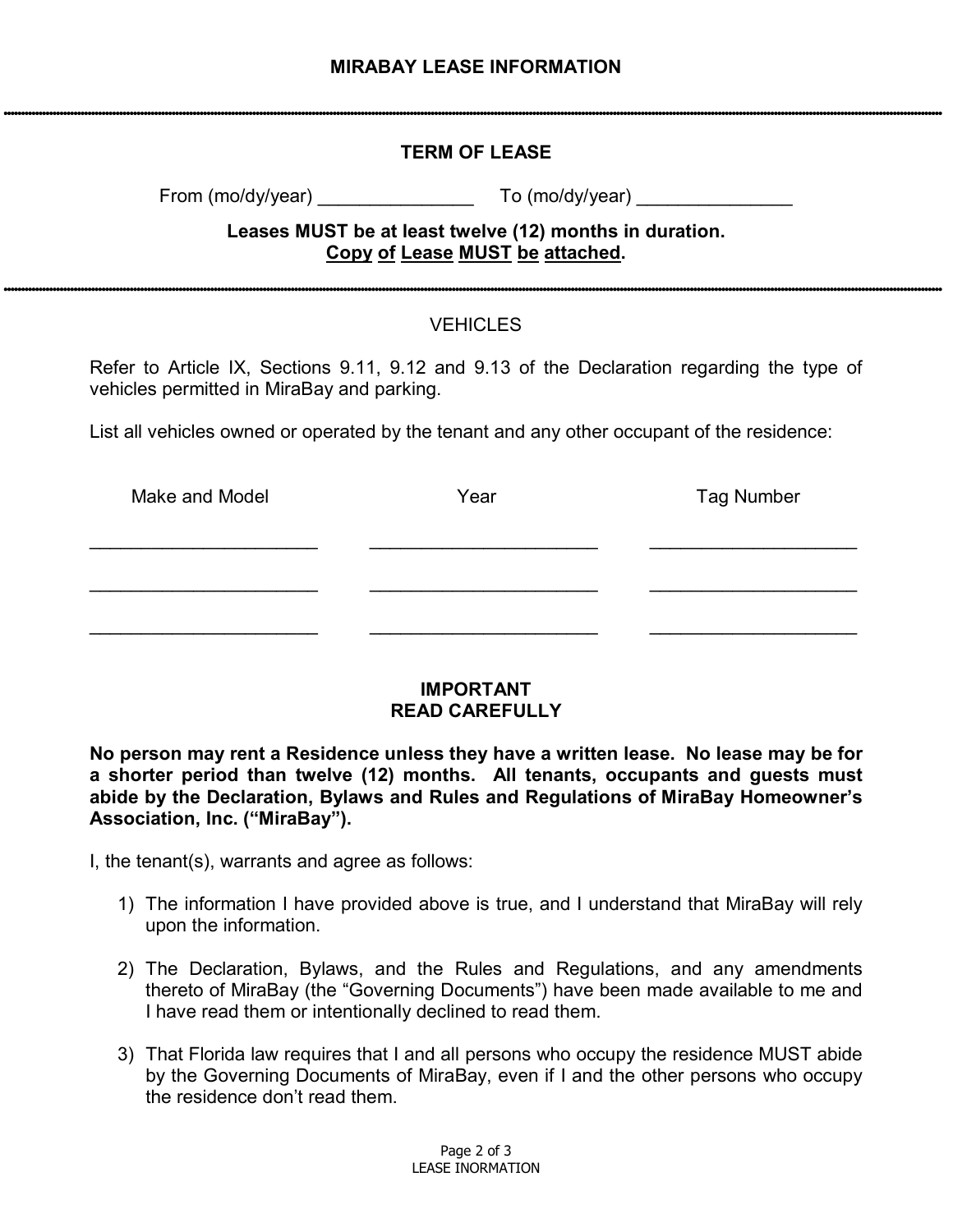# **MIRABAY LEASE INFORMATION**

- 4) That if I, or any of the persons who occupy the residence with me, violate the Governing Documents, that I and they may be FINED AND SANCTIONED by MiraBay. I understand that MiraBay can take LEGAL ACTION against me and the other occupants if we violate the Governing Documents, and we will be held responsible for the ATTORNEY FEES AND COSTS that MiraBay incurs.
- 5) That only the above-named person(s) shall occupy the residence, other than overnight guests and in-home professional caregivers.

| Signature of Tenant:<br><u> 1980 - John Stone, Amerikaansk politiker (</u> † 1920)                            | Date: |
|---------------------------------------------------------------------------------------------------------------|-------|
| Printed Name of Tenant:                                                                                       |       |
| Signature of Tenant: Network of Tenants and the Signature of Tenants and the Signature of Tenants and Tenants | Date: |
| <b>Printed Name of Tenant:</b>                                                                                |       |

 $\Box$  ATTACHED COPY OF LEASE

(End of Document)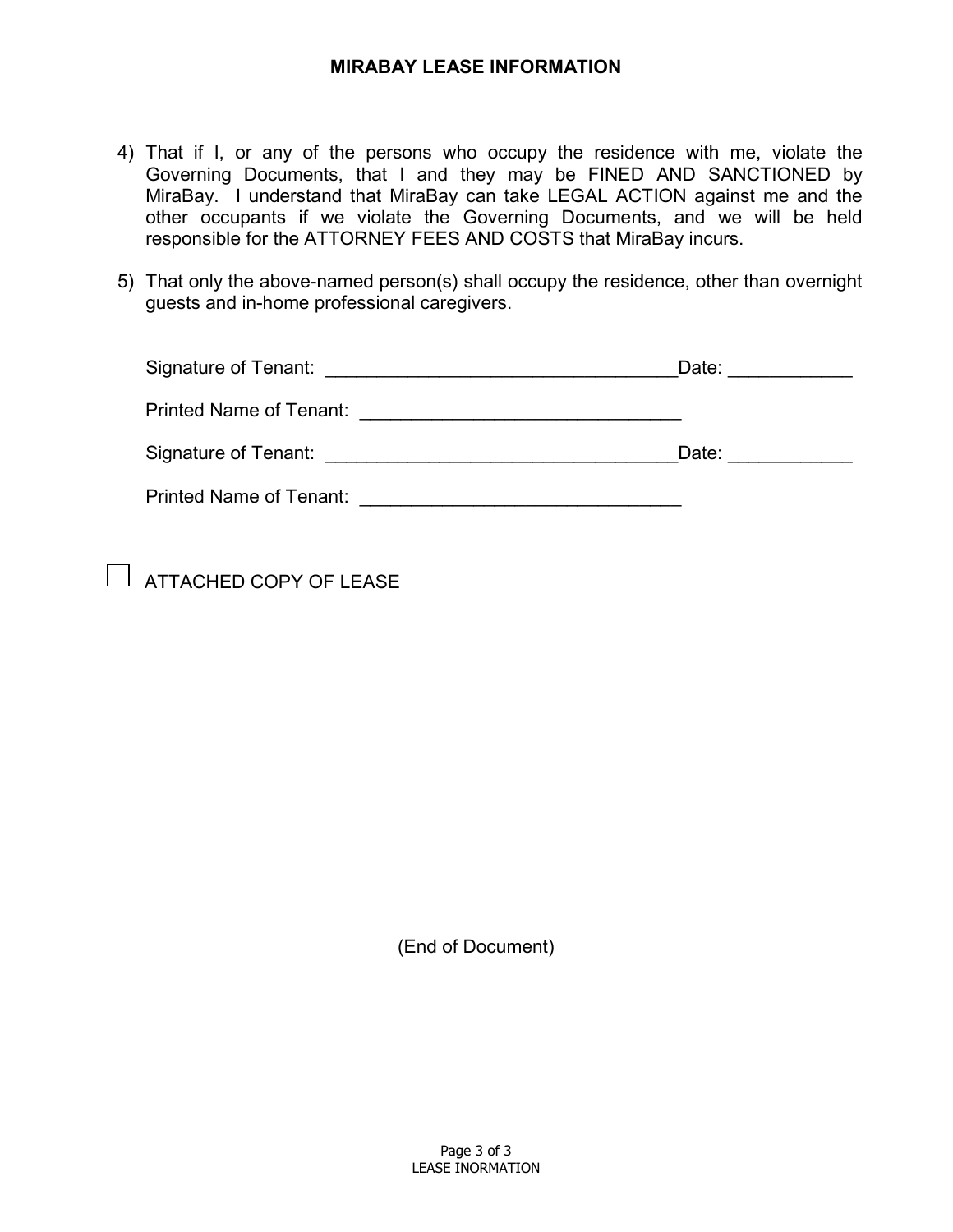# **MiraBay**

**HOMEOWNERS** 

# **MiraBay Landlord/Tenant Agreement**

# **MEMORANDUM**

| TO:                          | MiraBay Homeowners Association c/o Rizzetta & Company, Inc.                                                                                                       |
|------------------------------|-------------------------------------------------------------------------------------------------------------------------------------------------------------------|
| FROM:                        |                                                                                                                                                                   |
| DATE:                        |                                                                                                                                                                   |
| RE:                          | (Property Address)                                                                                                                                                |
|                              | am the Landlord of the above-referenced property. The current tenants of the expression the Landlord of the above-referenced property. The current tenants of the |
|                              |                                                                                                                                                                   |
|                              | residence to them, not just a room or a portion of the residence. There is no one else renting any other portion of my Lot,                                       |
|                              | and no one else will rent any other portion of my Lot during the term of this lease. The term of the lease is                                                     |
|                              | ______________________, 20____ through ____________________, 20____. As tenants of my property, I would like for them to                                          |
|                              | be able to enjoy the amenities that residents of MiraBay are entitled. I understand that as the homeowner of                                                      |
|                              | (property address), I assume all responsibilities for my tenants when they                                                                                        |
| are utilizing the amenities. |                                                                                                                                                                   |
|                              | I understand that agreement to use the MiraBay facilities lies with the owner of the home, not the tenants, therefore I                                           |

accept the consequences of the actions of \_\_\_\_\_\_\_\_\_\_\_\_\_\_\_\_\_\_\_\_\_\_\_\_\_\_\_\_\_\_\_\_\_\_\_\_\_, their children, and any guests they may bring to the facilities with them. In consideration of the foregoing, I hereby agree to indemnify and hold the Developer, Terrabrook, MiraBay Homeowners' Association, Inc. and Harbor Bay Community Development District, their employees and agents harmless from any and all liability associated with their use of the facilities and amenities. I understand that if my tenants, their family members or guests break any rules of the Association, that I will be obligated to evict them at my expense.

I understand, as well, that by affording my tenants amenity privileges, I relinquish my rights to use the MiraBay amenities for this property.

Sincerely,

\_\_\_\_\_\_\_\_\_\_\_\_\_\_\_\_\_\_\_\_\_\_\_\_\_\_\_\_\_\_\_\_\_\_\_\_\_\_\_\_\_\_\_\_\_\_\_\_\_\_\_\_\_\_\_\_ Owner (Signature)

\_\_\_\_\_\_\_\_\_\_\_\_\_\_\_\_\_\_\_\_\_\_\_\_\_\_\_\_\_\_\_\_\_\_\_\_\_\_\_\_\_\_\_\_\_\_\_\_\_\_\_\_\_\_\_\_ Owner (Printed Name)

\_\_\_\_\_\_\_\_\_\_\_\_\_\_\_\_\_\_\_\_\_\_\_\_\_\_\_\_\_\_\_\_\_\_\_\_\_\_\_\_\_\_\_\_\_\_\_\_\_\_\_\_\_\_\_\_

**Witness**